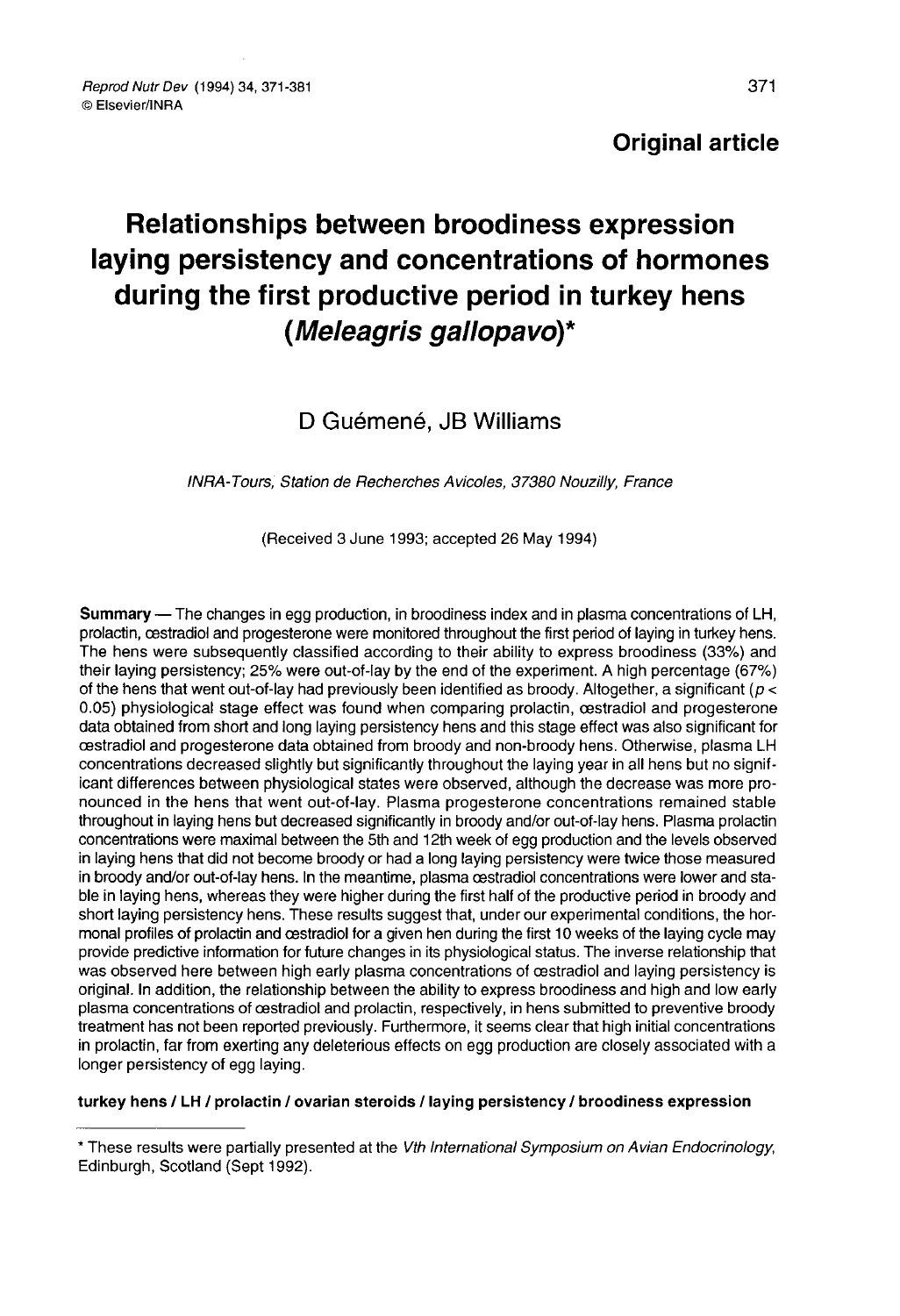Résumé ― Variations hormonales associées à l'expression du comportement d'incubation et la persistance de ponte durant un cycle de production chez la dinde (Meleagris gallopavo). Les évolutions de la production d'ceufs, de l'expression du comportement d'incubation et des concentrations plasmatiques de LH, prolactine, œstradiol et progestérone sont observées au cours d'une première période de production chez la dinde. Respectivement 33 et 25% des dindes ont pu être classifiées a posteriori selon qu'elles aient exprimé le comportement de couvaison ou interrompu la ponte. Un pourcentage impor tant (67%) des femelles, qui ont interrompu la ponte, ont antérieurement exprimé la couvaison. Globalement, un effet significatif (p < 0, 05) du facteur «état physiologique » est mis en évidence lorsque les taux de prolactine, de progestérone et d'castradiol mesurés chez les dindes ayant ou non une bonne persistance de ponte sont comparés, alors qu'il est significatif pour les taux de progestérone et d'œstradiol mesurés chez les dindes couveuses ou non-couveuses. Par ailleurs, les concentrations plasmatiques de LH diminuent graduellement pendant la période de production et cette décroissance est plus accentuée chez les dindes qui ont interrompu la ponte toutefois, aucune différence significative n'est mise en évidence. Les concentrations plasmatiques de progestérone restent stables chez les dindes pondeuses mais diminuent significativement chez les dindes couveuses et/ou en arrêt de ponte. Les concentrations plasmatiques de prolactine sont maximales depuis la 5<sup>e</sup> jusqu'à la 12<sup>e</sup> semaine de production et les taux mesurés durant cette période sont plus élevés chez les dindes pondeuses qui n'ont pas exprimé la couvaison et qui ont eu une bonne persistance de ponte. Parallèlement, les concentrations plasmatiques d'œstradiol sont plus faibles mais stables chez les dindes pondeuses, alors qu'elles sont plus élevées durant la première moitié de la période expérimentale chez les dindes qui arrêtent prématurément leur production. Ces résultats suggèrent que, dans nos conditions expérimentales, l'observation des profils plasmatiques de prolactine et d'œstradiol au cours des 10 premières semaines de production pourrait être un prédicteur de variations potentielles ultérieures de l'état physiologique, chez la dinde. La corrélation mise en évidence entre l'évolution des taux d'œstradiol et la persistance de ponte, de même que l'évolution inverse des taux circulants d'cestradiol et de prolactine n'ont jamais été décrites auparavant. Par ailleurs, il apparaît que, dans nos conditions expérimentales, des taux élevés de prolactine, loin d'avoir des effets inhibiteurs sur la production d'caufs, sont associés à une meilleure persistance de l'activité de reproduction.

dinde / LH / prolactine / stéroïdes ovariens / persistance de ponte / incubation

# INTRODUCTION

High plasma prolactin and low plasma LH concentrations are associated with the expression of broodiness in galliforms (Cogger et al, 1979; Sharp et al, 1979; Burke and Dennison, 1980; El Halawani et al 1980; Proudman and Opel, 1981; Harvey and Bedrak, 1984; Zadwomy et al 1985) whereas an increase in prolactin level only occurs at the end of the incubation period and remains high during the rearing of the young in columbiforms (Goldsmith et al, 1981). Results from an early study suggested that prolactin induced broodiness in birds (Riddle et al, 1935). However, more recent studies using high doses of heterologous hormones *et al, 1935*). However, more recent studies<br>using high doses of heterologous hormones<br>(oPRL) brought controversial results (Opel<br>and Proudman. 1980: El Halawani *et al.* and Proudman, 1980; El Halawani et al,

1986; Sharp et al, 1988; Youngren et al, 1991). Otherwise, a pharmacologically induced decrease in prolactin levels affects the expression of incubation behaviour (El Halawani et al, 1983; Guémené and Etches, 1989; Sharp et al, 1989) whereas the readiness to incubate after nest-deprivation does not appear to depend on high plasma prolactin concentrations (El Halawani et al, 1980; Goldsmith et al, 1984; Richard-Yris et al, 1993). On the other hand, ovine prolactin has been reported to induce ovarian regression (Opel, 1971; Opel and Proudman, 1980) and to inhibit LH-stimulated steroidogenesis (Camper and Burke, 1977; Zadworny et al, 1989). Depending on the period of treatment, it may also delay the photoinduced rise in LH (El Halawani et al, 1991) and decrease the rise in LH induced by nestdeprivation in incubating hens (Sharp et al,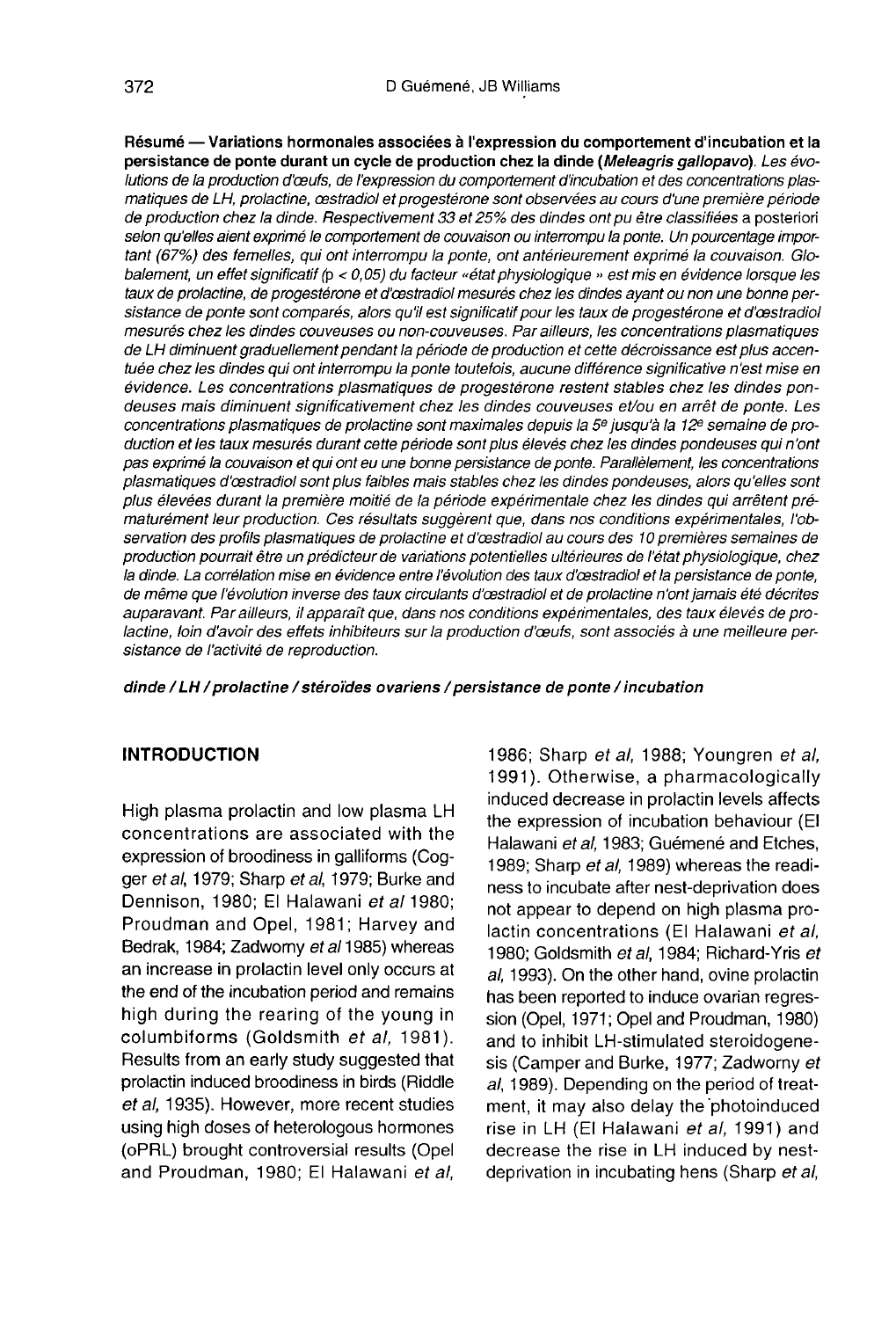1988). In addition, the injection of anti-prolactin serum increased plasma LH concentrations of incubating bantam hens (Lea et al, 1981) while high levels of prolactin blocked the post-castration increase in circulating LH in incubating hens (Zadworny and Etches, 1987). All these data strongly suggest therefore that prolactin exerts direct and/or indirect antigonadotrophic actions, while a causal relationship between an increase in plasma prolactin concentrations and the expression of broody behaviour has not yet been fully established.

The stimulatory effect of long photoperiods on LH secretion in birds including turkeys is well established (Follet and Davis, 1975; Godden and Scanes, 1977; Scanes et a/, 1977). In the meantime, a large increase in plasma prolactin levels is associated with the onset of egg-production and the concurrent high plasma LH concentrations in hens of a high egg-producing strain (Etches and Cheng, 1982), but not in hens of a low egg-producing strain (Burke and Dennison, 1980). The physiological significance of this increase in prolactin is not known. It does not seem to be related to the expression of broodiness since it is observed in both broody and non-broody hens (Etches and Cheng, 1982) and no differences in basal plasma prolactin concentrations were observed between broody and non-broody hens (Bacon et al, 1983). The photoinduced increase in LH induces a rise in œstrogens (Bajpayee and Brown, 1972; Wineland and Wentworth, 1975) and in progesterone (Mashaly and Wentworth, 1974; Godden and Scanes, 1977). In addition, changes in the circulatory level of these steroids have been reported to be associated with the changes in physiological states: laying, incubating and out-of-lay (Guémené and Williams, 1992).

The objects of the present study were, therefore, to further increase knowledge about changes in the concentrations of plasma LH, prolactin, progesterone and oestradiol throughout the first laying period of turkey hens submitted to a preventive broody treatment and to further study the relationships with the occurrence of broodiness expression and with the persistency of egg laying under specific experimental conditions.

#### MATERIALS AND METHODS

# Animals

Thirty-six medium white turkey hens (Betina, 56250 Saint Noiff, Elven, France) aged 29 weeks, were randomly allocated to 3 pens with wood shaving on the floor ( $n = 12$  per pen). They were raised under a 6 h photoperiod and thereafter exposed to a stimulatory photoperiod of 14 h until week 16 (lights on from 3.00 to 17.00 h) and of 15 h thereafter (lights on from 2.00 h). The minimum light intensity was 50 lux. They were fed a commercial diet provided ad libitum and had free access to water. Each pen was equipped with 4 nests to which access was controlled automatically. The hens were managed according to commercial practice and were not therefore allowed to incubate eggs. Furthermore, broodiness was partially prevented by frequent egg collections and the use, after the peak of lay (4th week of egg production), of regular nest ejections with a maximum of 14 ejections per day as described previously (Guémené, 1990a).

#### Experimental approach

Egg production and broodiness records were obtained daily for a 27-week production period from the onset of lay of the flock. The physiological stage (laying; broody; out-of-lay) was determined as follows. Broody hens were identified by twice daily inspections of the nest (9.00 and 16.00 h) as described previously (Guémené and Etches, 1990). Hens that were present on the nest at both tests and had no egg present in the oviduct at the second test were classified as broody. Identification of out-of-lay hens was carried out by oviducal palpation and measurement of the pelvic bone gap on weeks 2, 8, 12, 17 and 26.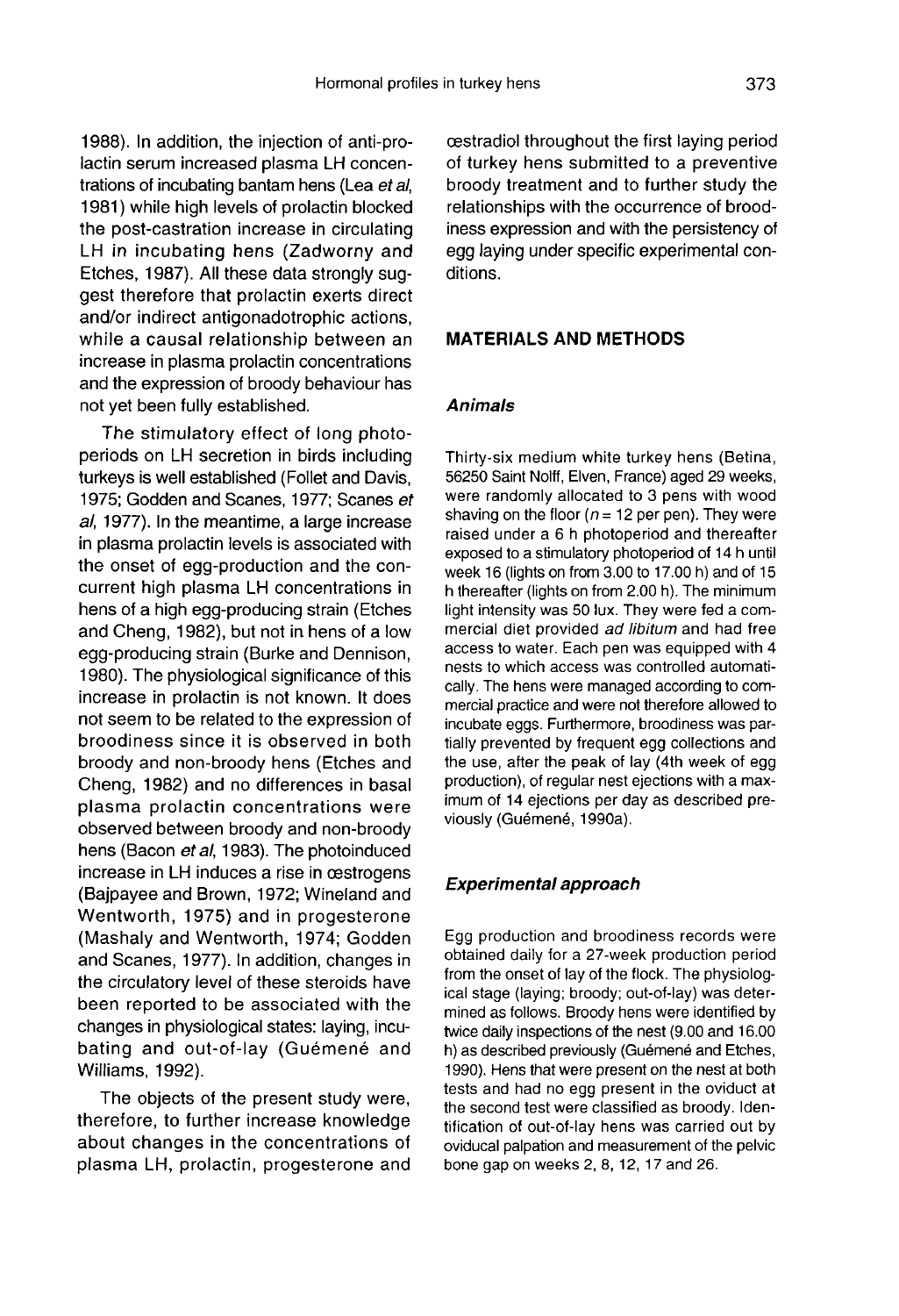Blood samples (5 ml) were taken weekly from a wing vein into an heparinized syringe. Plasma was separated from blood by centrifugation at 2 000 g for 10 min at 4 $\rm ^{\circ}C$  and kept at  $\rm -20^{\circ}C$  until required for radioimmunoassay for LH, prolactin, progesterone and cestradiol. The first sample was taken 12 d after photostimulation just prior to egg production, which started to occur at 31 weeks of age, and weekly thereafter. Sampling was carried out between 3 and 1 h before the lights went off in order to minimise the possibility of sampling hens during the preovulatory peaks.

#### Radioimmunoassays

# LH

Plasma were assayed in triplicate 100 or 50 ul samples according to Sharp et al (1987) using fraction PRC-AE1-s-1 as labelled hormone and standard, and the anti LH 3-3 as antiserum. The validation of this assay for measuring turkey LH has been reported previously (Guémené and Williams, 1992). The mean intraassay variation was 12.6% and the interassay variation for the 2 assays needed for this study was 10.8%.

#### Prolactin

Plasmas were assayed in triplicate 100 ul samples following the method of Etches and Cheng (1982), but using tPRL provided by Proudman and Opel (1981) as labelled hormone and standard and the anti-tPRL-2-B3 provided by Etches and Cheng (1982) as antiserum. The mean intraassay variation was 7.6% and the interassay variation for the 2 assays needed for this study was 9.4%.

#### Progesterone

Progesterone was assayed using the method described by Duplaix et al (1981). The mean intraassay variation and the interassay variation for the 5 assays needed for this study were 3.5% and 15.2%, respectively.

# **CEstradiol**

Plasma concentrations of oestradiol were assayed in duplicate 0.6 ml plasma samples according to Etches et al (1984). The mean intraassay variation and the interassay variation for the 5 assays needed for this study were 3.7% and 17.8%, respectively.

### Statistical analysis

The endocrinological data were analysed using a 2-way ANOVA (time and physiological stage effects (broody vs non-broody and out-of-lay vs laying at week 26) and Fisher PLSD (protected least significant difference) post hoc test if appropriate ( $P \le 0.05$ , ANOVA). The standard error of the mean was used to express data variability.

# RESULTS

#### Husbandry and behavioural observations

The onset of egg production occurred 2 weeks after exposure to the stimulatory photoperiod and during the week following the first blood sampling. The peak of production occurred 2 weeks after the first egg was laid (fig 1). Egg production declined gradually thereafter throughout the experiment, but a larger decrease was observed between the 12th and the 15th week of production.

Nearly 33% of the hens (10 out of 36) were identified as broody at least once during the reproductive cycle and from 3 to 12% of the hens were identified as broody each week from the 4th week until the end of the production period (fig 1). All hens studied in this experiment were laying on weeks 2, 8 and 12 whereas 14% (5 out of 36) and 25% (9 out of 36) were out-of-lay in weeks 17 and 26, respectively. None of the hens that were out-of-lay on week 17 resumed egg production afterwards. A high percentage (67%) of the hens that became out-of-lay had previously been identified as broody.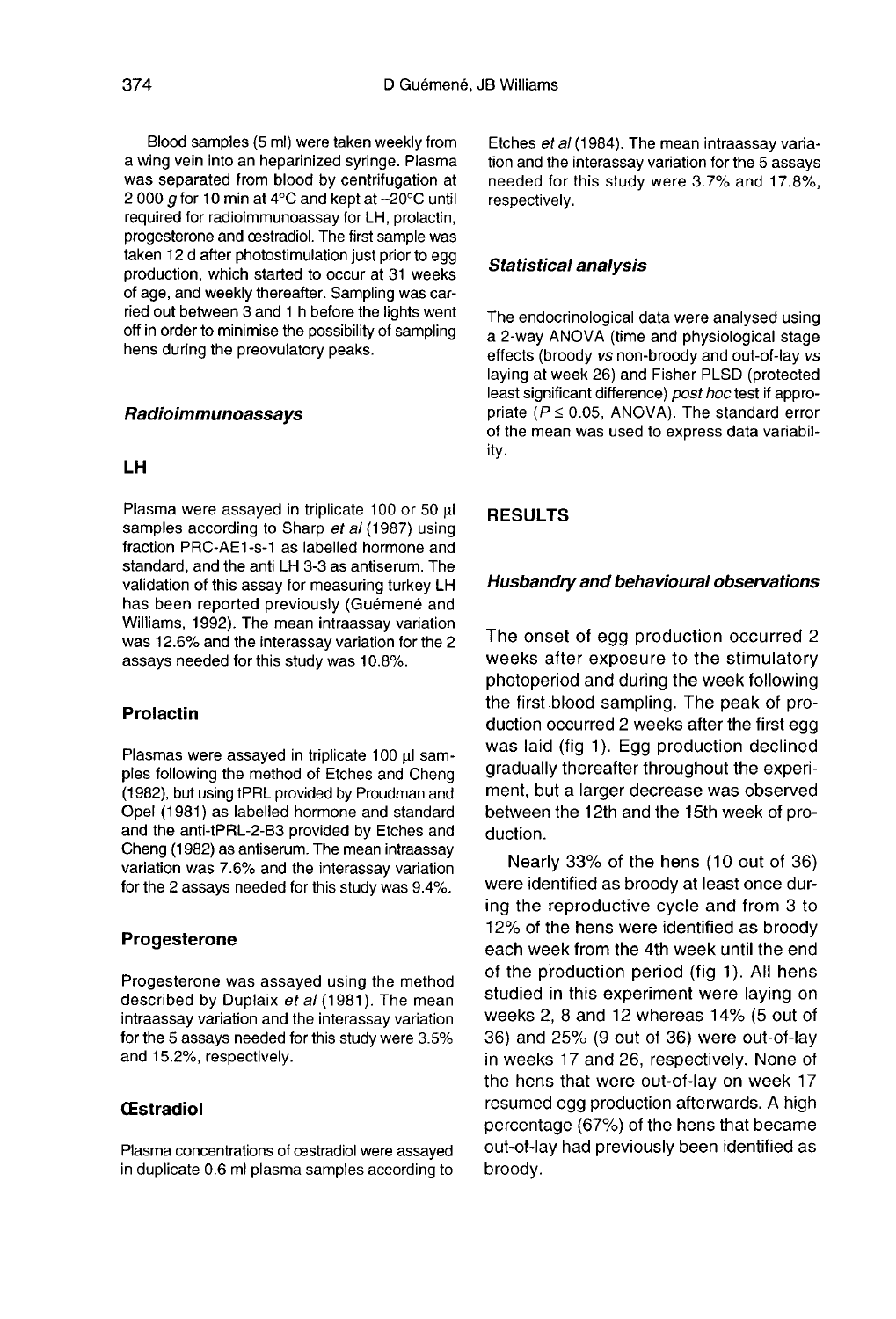

Fig 1. Plasma concentrations (ng/ml) of LH (-0-), progesterone (-0-), cestradiol (-4-) and prolactin (-++), egg production (---O---) and broodiness index () in turkey hens during the first laying period (means  $\pm$  SEM).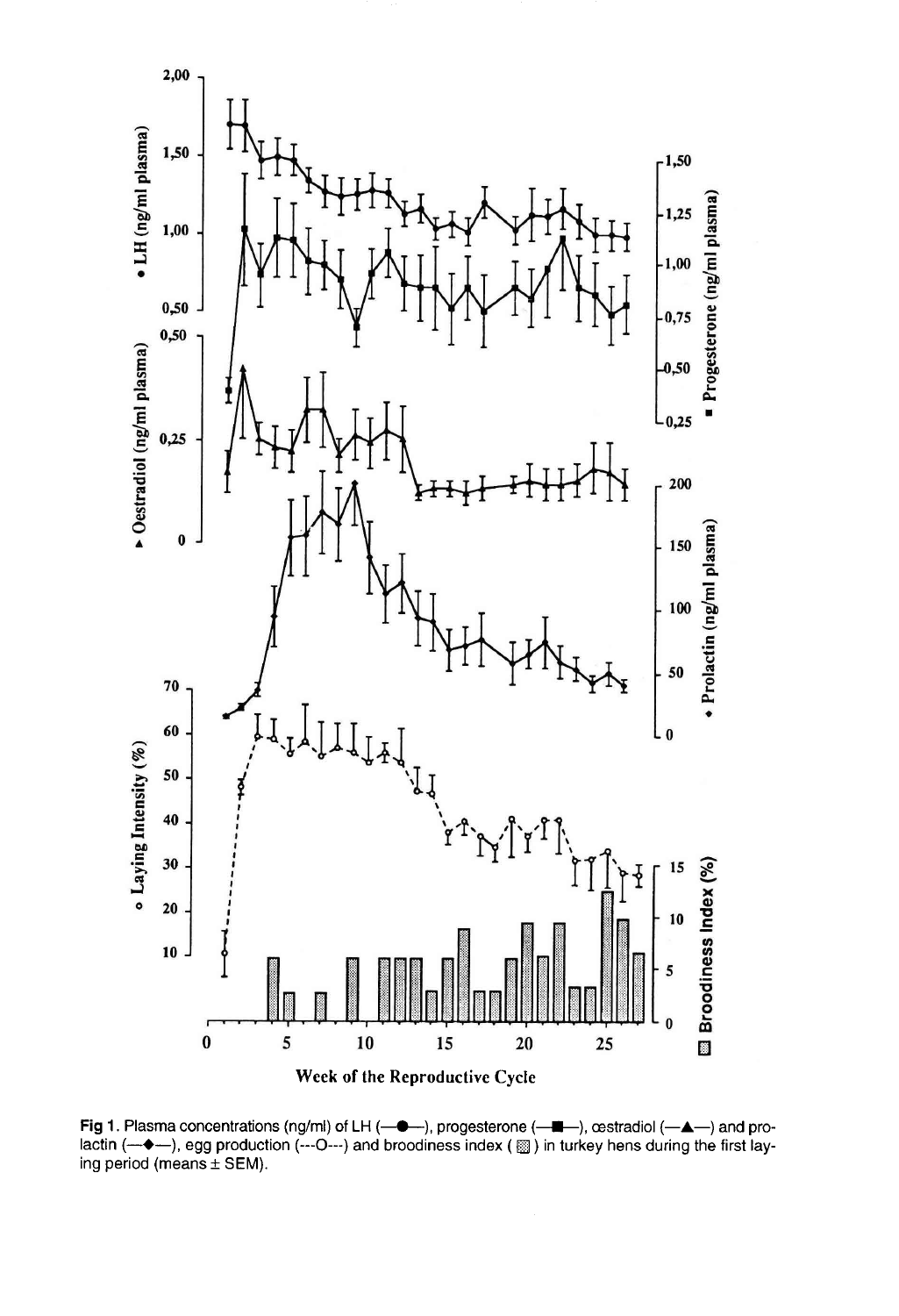# Endocrinological data

The plasma concentrations of 4 hormones in the turkey hens throughout the first laying year are shown in figures 1 and 2 and results of the statistical analysis are reported in tables I and II. Plasma LH concentrations were maximal at the onset of egg production and declined progressively and significantly  $(P < 0.01)$  thereafter. No significant effect of the physiological stage  $(P> 0.05$ ; broody versus non-broody or out-of-lay versus laying) was found, whereas a significant interaction ( $P < 0.05$ ) between the time and physiological stage in the comparison of the out-of-lay versus laying hens was found ( $p <$ 0.05). This is due to the presence of higher levels of LH in the plasma during the first few weeks of egg production and lower

levels later (from week 20) for the out-of lay hens.

The plasma concentrations of prolactin changed significantly ( $p < 0.01$ ) throughout the reproductive cycle. Initially, they were low but they then increased to reach a maximum 7-12 weeks after photostimulation and declined thereafter. However, there were clear differences from the 5th to the 12th week of the reproductive cycle between hens which became broody and those which did not exhibit any incubation behaviour, and between hens showing a long laying persistency and those which went out-oflay before the end of the experiment. The plasma prolactin concentrations measured were lower in broody than in non-broody hens during this initial period and significantly lower ( $p < 0.01$ ) throughout the repro-

| Variable         | Factor |                     |             |
|------------------|--------|---------------------|-------------|
|                  | Time   | Physiological stage | Interaction |
| LН               | 0.001  | 0.60                | 0.03        |
| <b>Œstradiol</b> | 0.10   | 0.003               | 0.41        |
| Progesterone     | 0.33   | 0.001               | 0.87        |
| Prolactin        | 0.003  | 0.001               | 0.59        |

Table I. Summary of p values obtained by ANOVA for time and physiological stage effects on 4 hormones of turkey hens with short or long laying persistency.

Table II. Summary of p values obtained by ANOVA for time and physiological stage effects on 4 hormones of broody or non-broody hens.

| Variable         | Factor |                     |             |  |
|------------------|--------|---------------------|-------------|--|
|                  | Time   | Physiological stage | Interaction |  |
| <b>LH</b>        | 0.001  | 0.95                | 0.97        |  |
| <b>Œstradiol</b> | 0.12   | 0.003               | 0.85        |  |
| Progesterone     | 0.43   | 0.001               | 0.94        |  |
| Prolactin        | 0.001  | 0.24                | 0.85        |  |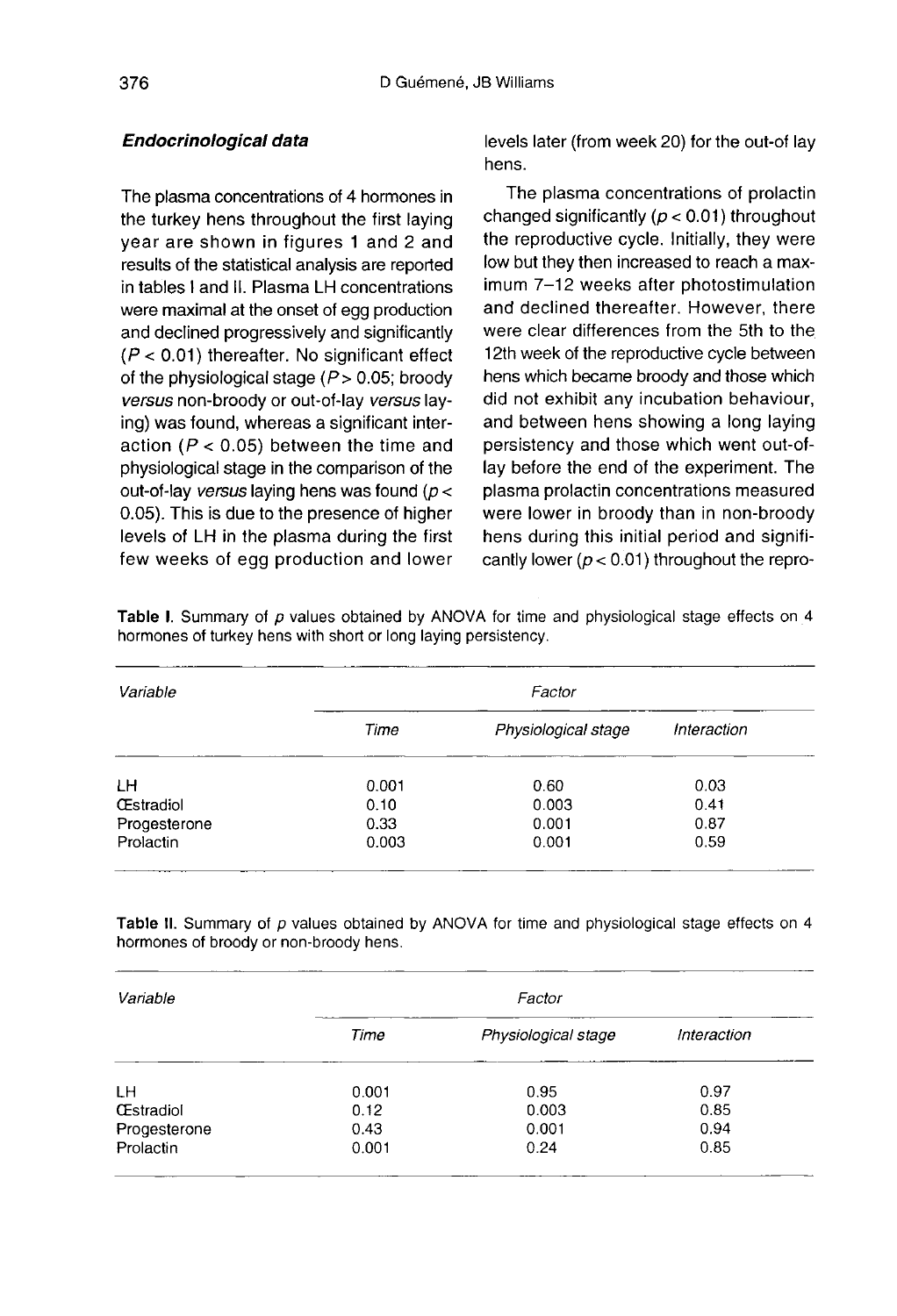

Fig 2. Plasma concentrations (ng/ml) of LH, prolactin, progesterone and cestradiol in turkey hens which have been classified broody at least once (open symbols and dashed line) or not (closed symbols and solid line) and of turkey hens with short (open symbols and dashed line) or long laying presistency (closed symbols and solid line) during the first laying period (means  $\pm$  SEM). \*  $P < 0.05$  for comparison at a specific time (protected least significant difference procedure).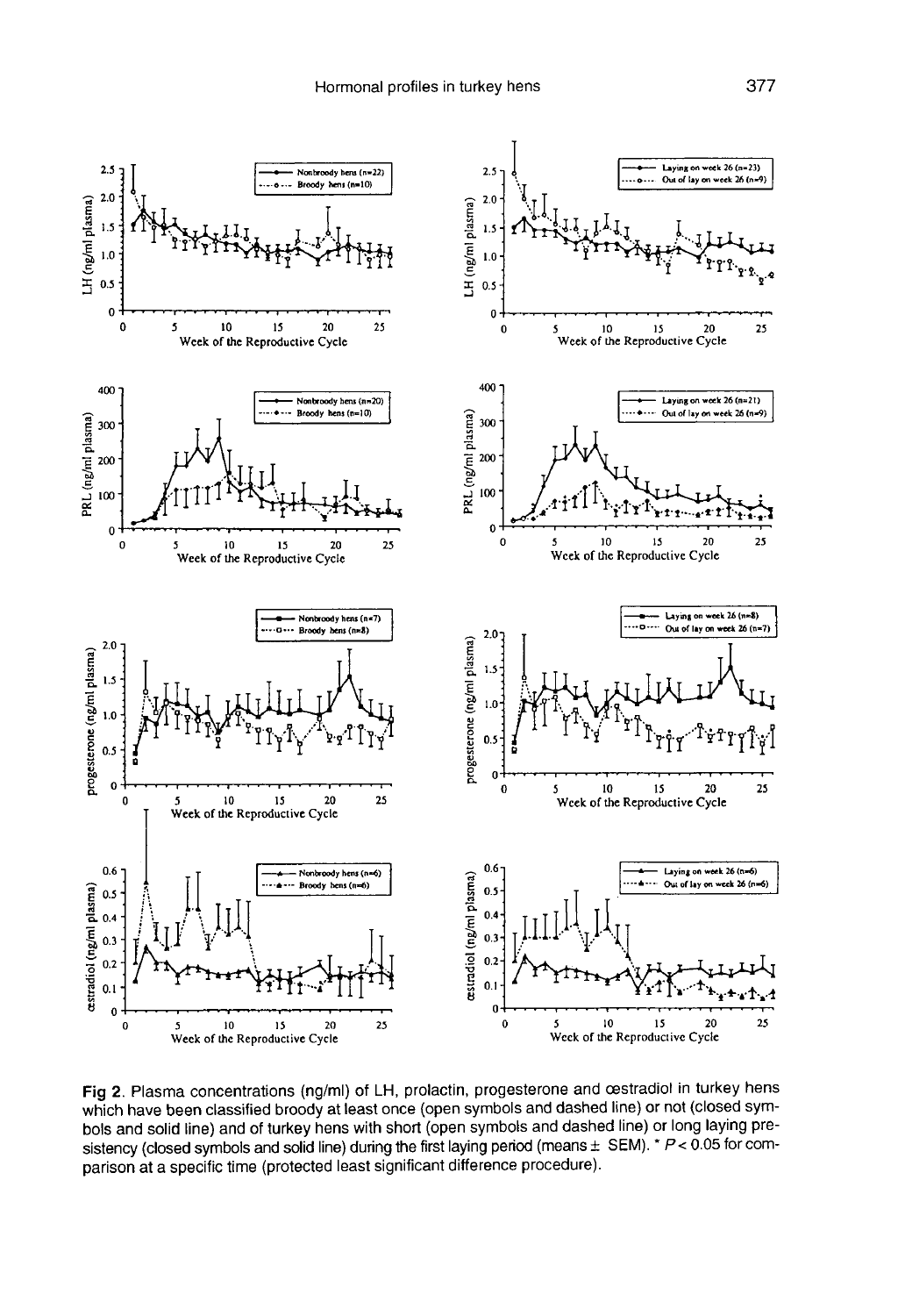ductive cycle for the hens which went outof-lay compared with hens which displayed good persistency of lay.

Plasma oestradiol concentrations reached a maximum at the 2nd week of lay and remained higher until week 12. Afterwards, these concentrations were much lower than those measured during the first part of the laying year. A significant difference in the changes in cestradiol concentrations in relation to the physiological status ( $p < 0.01$ ) was observed in both comparisons (broody versus non-broody and out-of-lay versus laying). The plasma concentrations of oestradiol were quite stable in non-broody or in hens which showed good persistency of laying. On the other hand, the broody or the out-of-lay hens displayed high oestradiol concentrations in plasma during the first half of the experiment. These concentrations were lower in out-of-lay than in laying hens after the 17th week of egg production, while they were comparable in broody versus nonbroody hens except on week 19.

The plasma concentrations of progesterone measured in turkey hens throughout the laying year were lowest in the first experimental sample and higher thereafter. However, no significant time effect  $(p > 0.05)$ was found in this experiment. On the other hand, significant differences between the physiological states (p < 0.01; broody versus non-broody and out-of-lay versus laying) were found. This was due to the decrease in plasma progesterone concentrations with time observed in the broody and out-of-lay hens.

# **DISCUSSION**

The findings of the present study confirm knowledge of the changes in plasma hormone levels associated with different physiological states in turkey hen. The passage from short to long photoperiods stimulates the secretion of LH (Godden and Scanes,

1977; Burke and Dennison 1980; Lea and Sharp, 1982; El Halawani et al, 1984), and in this experiment the onset of lay which followed photostimulation was associated with higher LH concentrations. A tendency for greater initial concentrations was observed in the hens that were the least persistent layers. Although we did not record individual egg production in this experiment, data from another study using hens of a similar strain (Gu6men6, 1990b) showed that short persistency hens were no more precocious than long persistency hens. The larger decrease in plasma LH concentrations which occurred during the last few weeks of this experiment in the short-persistency hens is consistent with egg-laying disruption. A decline in circulating LH throughout the laying year was also observed in long persistency laying turkey hens. Such a decrease has not been reported previously (Lea and Sharp, 1982; El Halawani et al, 1984). However, it did not result in a decrease in ovarian steroidogenic activity as measured by oestradiol and progesterone secretions.

The increased concentrations of plasma cestradiol and progesterone occurring at the onset of the laying year is attributable to the stimulatory effects of increasing plasma LH concentrations on the ovary (for review, Sharp, 1989). Progesterone secretion does not increase until the ovary is fully developed (Williams and Sharp, 1977) as the chief site of synthesis is the granulosa cell layer of the largest follicle of the hierarchy (Imai and Nalbandov, 1978; Culbert et al 1980; Etches and Duke, 1984). The observation that plasma progesterone concentrations reached a maximum at the peak of egg-laying is consistent with this idea. The decrease in plasma progesterone concentrations throughout the laying year in broody and out-of-lay hens is clearly related to their physiological states. Mashaly and Wentworth (1974), Mashaly et al (1976), and Scanes et al (1979) also reported a similar progressive decrease in plasma proges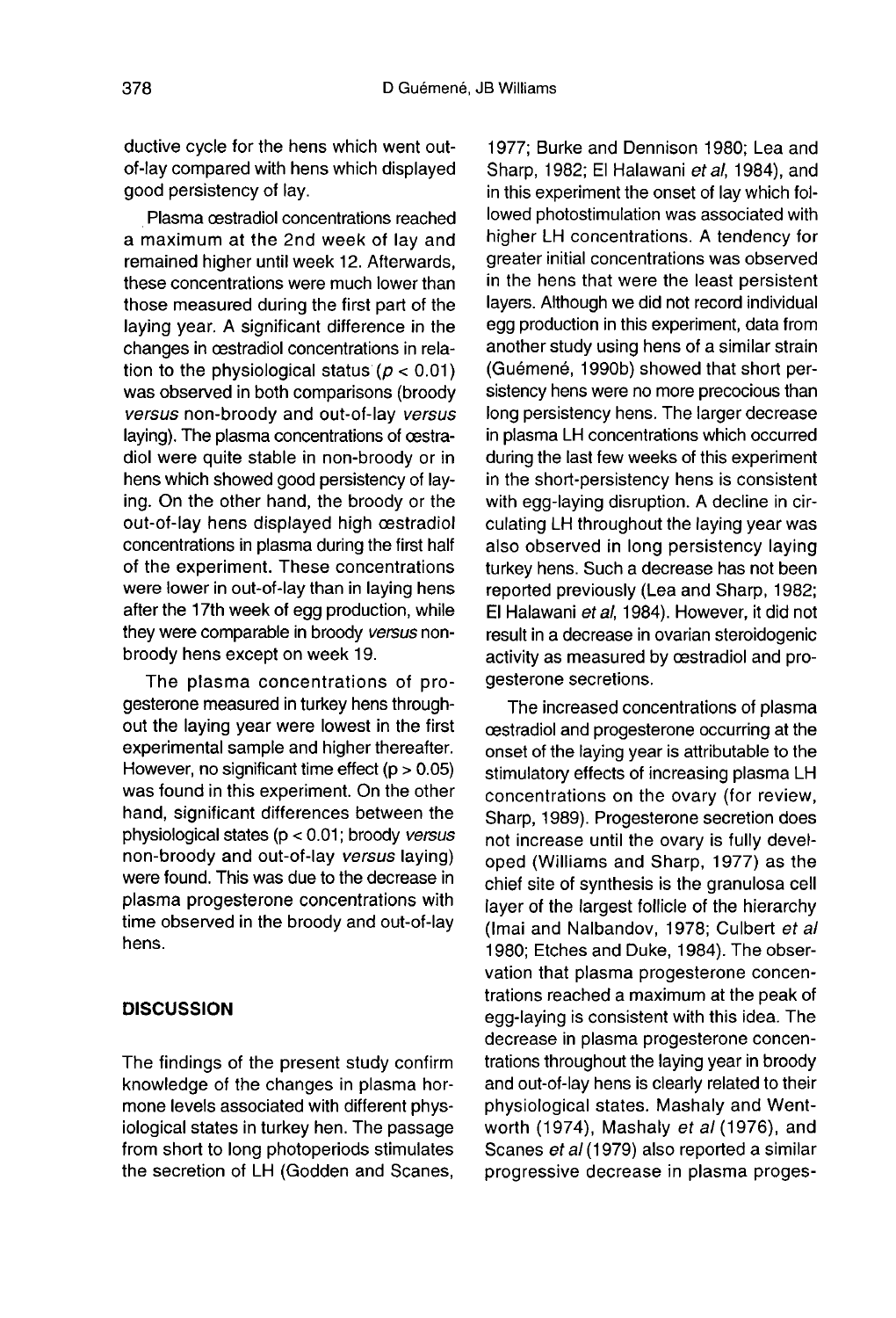terone concentrations during the first year of lay in hens which showed a low rate of egg production.

An increase in plasma prolactin concentrations associated with the peak of lay has been reported previously by Etches and Cheng (1982). However a such change was not observed previously by Burke and Dennison (1980). The results of the present study therefore support the findings of Etches and Cheng (1982). Otherwise, we found a smaller increase in plasma prolactin concentrations in broody than in non-broody hens, and in short persistency than in long persistency hens over a 5-week period following the peak of lay. A high percentage of the hens that ceased egg laying earlier had been classified broody on a prior occasion and we cannot exclude the possibility that other hens may have expressed some symptoms which were not observed under the present experimental conditions. Lower plasma prolactin concentrations in hens that were to express broodiness later is indeed a puzzling observation. Furthermore in another experiment conducted in a different room with hens not submitted to broody treatment, broodiness expression was associated with high plasma prolactin levels (Bédécarrats et al, 1993). The present observation does not exclude however an increase in prolactin concurrently with broodiness expression. Similarly, Bacon et al (1983) did not find any difference in the base-line concentrations of plasma prolactin between hens that became broody and those which did not. We suggest that the hens that became broody were probably more inclined to stay longer in the nest and were therefore more often submitted to automatic nest ejections combined with frequent egg collection. We cannot exclude that certain hens are more sensitive to preventive treatments in terms of lowering their circulating concentrations of prolactin without preventing broodiness expression. It is clear from this study that low circulatory levels of

prolactin do not prevent these hens becoming broody. Likewise, icv perfusions of ovine prolactin in turkey hens induce a drop in circulating levels of prolactin while persistent nesting activity was displayed (Youngren et al, 1991). We cannot exclude therefore that under our experimental procedure these hens had low circulating prolactin levels but high central levels of prolactin.

Alternatively, the observed difference in plasma prolactin concentrations between long and short laying persistency hens may perhaps clarify the differing results obtained with hens from a high producing strain (Etches and Cheng, 1982) and with hens from a low producing strain (Burke and Dennison, 1980). Indeed, the present data suggest the existence of a proportional relationship between laying persistency and the presence of high plasma concentrations in prolactin between the 5th and 11 th week of production. On the other hand, prolactin has been reported to inhibit LH secretion and to exert antigonadal effects in turkey hens (Opel and Proudman, 1980; Zadworny and Etches, 1987; El Halawani et al, 1991). However, one of the major problem remains the heterologous nature of the prolactin used in all these studies and it is likely that these preparations contain other pituitary contaminants and not impossible that heterologous prolactins have different affinities for the avian receptor and even elicit different responses.

Selection against broodiness and selection for increased egg production probably affect different endocrinological mechanisms. For the strain used in the present study, a decrease in the sensitivity to high peripheral concentrations of prolactin as a result of the selection process cannot be excluded since high levels were associated with egg laying persistency and not with broodiness expression. Furthermore, the differences found in prolactin concentrations did not correspond to any large differences in LH concentration. The present data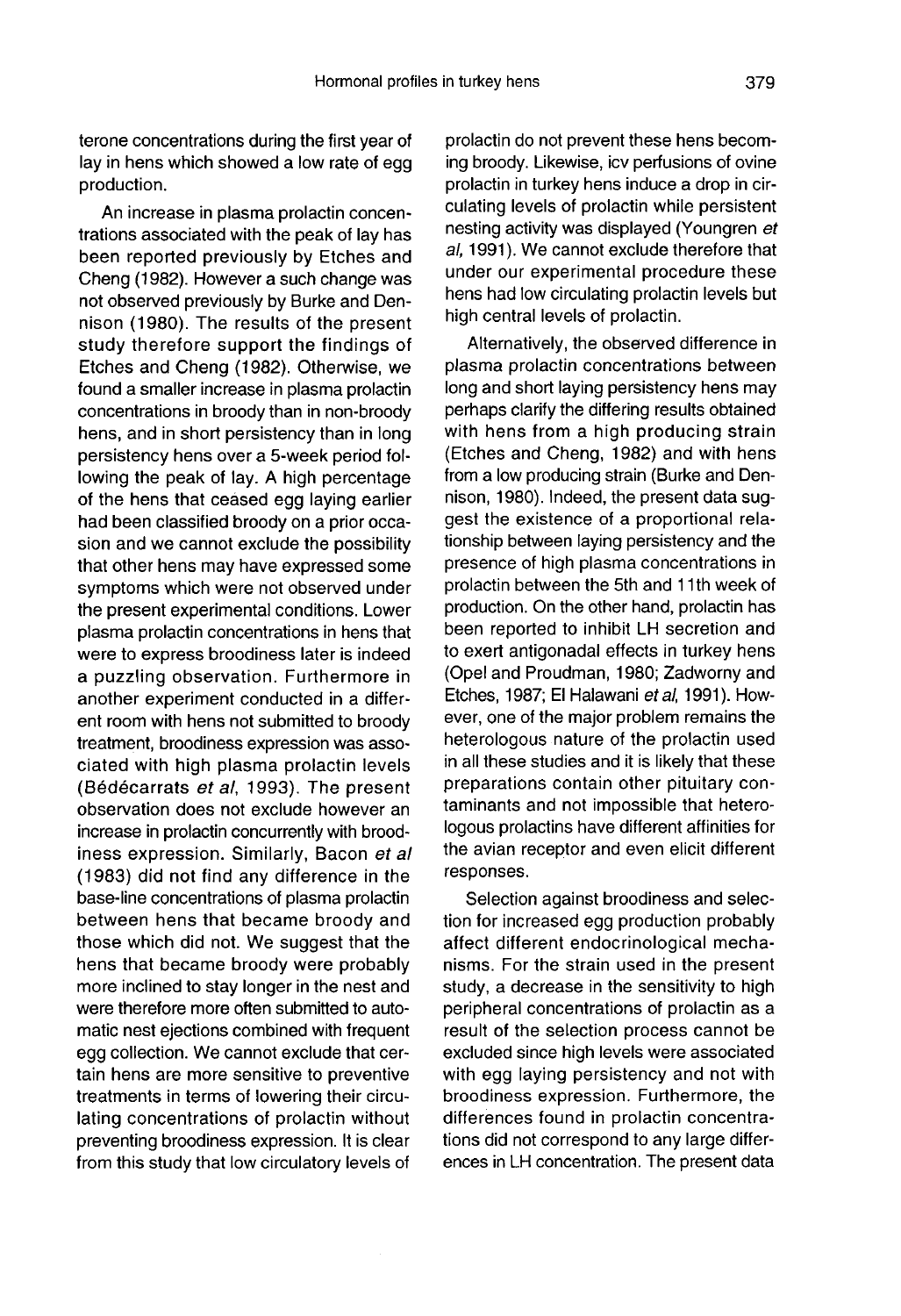also confirm previous studies (Lea and Sharp, 1982; Bacon et al, 1983; Zadworny et al, 1986) showing that large increases in plasma prolactin concentrations do not anticipate the development of gonadal regression and/or photorefractoriness in turkey hens unlike some wild galliform species (Stokkan et al, 1988) or other wild species of birds (Dawson and Goldsmith, 1983).

As turkey hens come into lay, increasing concentrations of oestrogens enhance the release of prolactin (El Halawani et al. 1983; El Halawani et al, 1986; Saeed and El Halawani, 1986). It was observed in the present experiment that the changes in prolactin and cestradiol concentrations were inversely related. Moreover, the decrease in circulating prolactin in laying hens occurs independently of any change in oestradiol concentrations, therefore the facilitatory action of this steroid may become attenuated with time or counteracted by another mechanism. On the other hand, prolactin has been reported to inhibit the secretion of oestradiol from the small follicles (Zadworny et al, 1989) which are the major source of this steroid (Robinson and Etches, 1986). Therefore, the observed high concentrations of prolactin in long persistency hens may be the cause of their lower concentrations of plasma cestradiol. Alternatively, the high initial level of oestradiol may be the cause of early cessation of egg laying through a negative feed-back. These low persistency hens also displayed a decrease in progesterone concentrations with time and the largest ovarian follicle is the main source of plasma progesterone in birds (Imai and Nalbandov, 1978; Etches and Duke, 1984). We cannot exclude therefore that these hens were always poor layers having a full set of maturing yellow-yolky follicles producing oestradiol and less or no fully mature pre-ovulatory follicles producing progesterone.

We conclude that, under our experimental conditions, information on hormonal

changes such as prolactin and oestradiol secretion at the beginning of the laying year may provide predictive information on the laying persistency. The inverse relationship that was observed here between high early plasma concentrations of oestradiol and laying persistency has not been reported previously. Furthermore, it appears that the hens that had a longer egg-laying persistency had slightly lower levels of LH during the first 5 weeks of lay. In addition, the relationship between the ability to express broodiness and high and low early plasma concentrations of oestradiol and prolactin respectively in hens submitted to preventive broody treatment has not been reported previously either. Furthermore, it seems clear that high initial concentrations in prolactin, far from exerting any deleterious effects on egg production are closely associated with a longer persistency of egg laying.

# ACKNOWLEDGMENTS

The cooperation of Betina, in providing financial support, was greatly appreciated. Our thanks are extended to PJ Sharp for supplying the materials used in the LH assays and RJ Etches and JA Proudman for supplying the materials used in the prolactin and/or cestradiol assays. We are indebted to MT Durand, M Garreau-Mills, B Gaultier and S Nevoit for expert technical assistance.

# **REFERENCES**

- Bacon WL, Burke WH, Nestor KE, Brown Ki (1983) Influence of genetic increases in egg production on traits associated with broodiness in turkeys. Poult Sci 62, 2460-2473
- Bajpayee DP, Brown Ki (1972) Effect of photoperiodicity on the circulating levels of cestrogens, corticosterone, calcium and free fatty acids in female domestic turkeys (Meleagris gallopavo). Poult Sci 51, 1157-1165
- Bédécarrats G, Guémené D, Richard-Yris MA (1993) Relationship between rearing conditions, concen-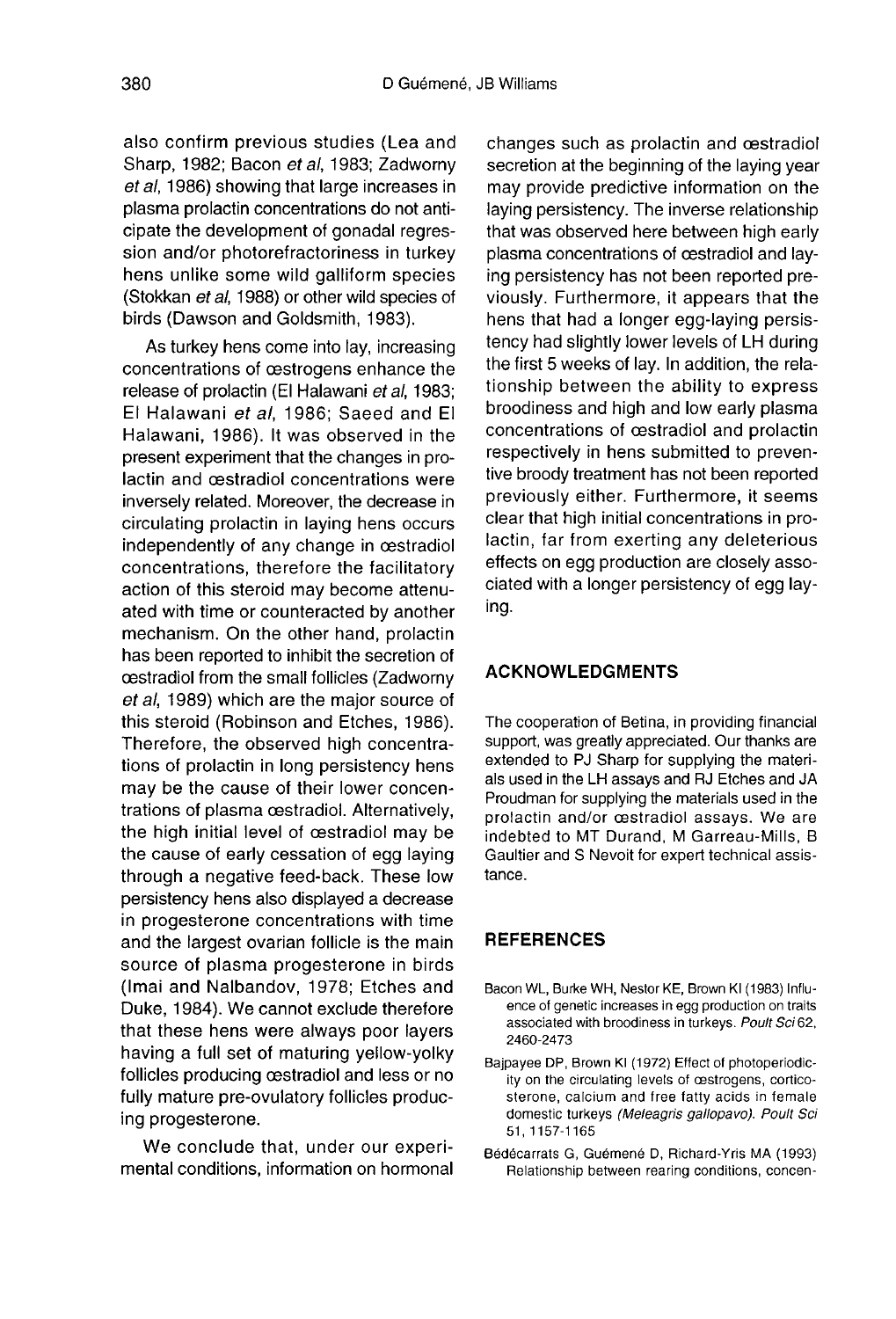tration in prolactin and incubation behaviour in turkey hens (Meleagris gallopavo). Proc Int Conf Hormone, Brain and Behaviour, Tours, France. 19-20

- Burke WH, Dennison PT (1980) Prolactin and luteinizing hormone levels in female turkeys (Meleagris gallopavo) during a photoinduced reproductive cycle and broodiness. Gen Comp Endocrinol 41, 92-100
- Camper PM, Burke WH (1977) The effects of prolactin on the gonadotropin induced rise in serum estradiol and progesterone on the laying turkey. Gen Comp Endocrinol32, 72-77
- Cogger EA, Burke WH, Ogren LA (1979) Serum luteinizing hormone, progesterone and oestradiol levels in relation to broodiness in the turkey (Meleagris gallopavo). Poult Sci 58, 1335-1360
- Culbert J, Hardie MA, Wells JW, Gilbert AB (1980) Effect of ovine LH on the progesterone content of the granulosa cells in preovulatory follicles of the domestic fowl (Gallus domesticus). J Reprod Fertil 58, 449- 453
- Dawson A, Goldsmith AR (1983) Plasma prolactin and gonadotrophins during gonadal development and the onset of photorefractoriness in male and female starlings (Sturnus vulgaris) on artificial photoperiods. J Endocrinol97, 253-260
- Duplaix M, Williams JB, Mongin P (1981). Effects of an intermittent lighting schedule on the time of egg-laying and the levels of luteinizing hormone, progesterone and corticosterone in the plasma of the domestic hen. J Endocrinol 91, 375-383
- El Halawani ME, Burke WH, Dennison PT (1980) Effect of nest deprivation on serum prolactin level in nesting female turkeys. Biol Reprod 23, 815-819
- El Halawani ME, Silsby JL, Behnke EJ, Fehrer SC (1983) Reinitiation of ovulatory cycles in incubating female turkeys by an inhibitor of serotonin synthesis,  $p$ chlorophenylalanine. Biol Reprod28, 221-228
- El Halawani ME, Silsby JL, Behnke EJ, Fehrer SC (1984) Effect of ambiant temperatures on serum prolactin and luteinizing hormone levels during the reproduc tive life cycle of the female turkey (Meleagris gallopavo). Biol Reprod 30, 809-815
- El Halawani ME, Silsby JL, Behnke EJ, Fehrer SC (1986) Hormonal induction of broodiness in ovariectomized female turkeys (Meleagris gallopavo). Biol Reprod 35, 59-67
- El Halawani ME, Silsby JL, Youngren OM, Phillips RE (1991) Exogenous prolactin delays photo-induced sexual maturity and suppresses ovariectomy-induced luteinizing hormone secretion in the turkey (Meleagris gallopavo). Biol Reprod 44, 420-424
- Etches RJ, Cheng KW (1982) A homologous radioimmunoassay for turkey prolactin: changes during the reproductive and ovulatory cycle. Poult Sci 61, 1354-1362
- Etches RJ, Duke CE (1984) Progesterone, androstenedione and oestradiol content of theca and granulosa

tissues of four the largest ovarian follicles during the ovulatory cycle of the hen (Gallus domesticus). J Endocrinol 103, 71-76

- Etches RJ, Williams JB, Rzasa J (1984) Effects of corticosterone and dietary changes in the hen on ovarian function, plasma LH and steroids and the responses to exogenous LH-RH. J Reprod Fertil 70. 121-130
- Follett BK, Davis DT (1975) Photoperiodicity and the neuroendocrine control of reproduction in birds. In: Advances in Avian Physiology (M Parker, ed) Symp Zool Soc Lond 35, 199-224
- Godden PMM, Scanes CG (1977) Effect of photoperiod on gonadotrophin concentrations in domestic turkeys. Br Poult Sci 18, 687-694
- Goldsmith AR, Edwards C, Kopruscu M, Silver R (1981) Concentrations of prolactin and luteinizing hormone in plasma of doves in relation to incubation and development of the crop gland. J Endocrinol 90,437-443
- Goldsmith AR, Burke S, Prosser JM (1984) Inverse changes in plasma prolactin and LH concentrations in female canaries after deprivation and reinitiation of incubation. J Endocrinol 103, 251-256
- Guémené D (1990a) Broodiness treatments and laying performances in turkey hens. Proc VIIIth Eur Poult Conf, Barcelona, Spain 607-610
- Gum6men6 D (1990b) Effect of changing lighting programs at various ages on laying performance in turkey hens (Meleagris gallopavo) housed in cages or in floor pens. In: Control of Fertility in Domestic Birds (JP Brillard, eds) 233-242
- Gu6men6 D, Etches RJ (1989) Endocrinological and behavioural effects of p-chlorophenylaianine (PCPA) oral administrations to broody turkey hens (Meleagris gallopavo). Reprod Nutr Devel 29, 469-476
- Guémené D, Etches RJ (1990) Changes in the plasma concentrations of prolactin, LH, progesterone and o-(p)-hydroxybutyrate in turkey hens (Meleagris gallopavo), during treatment for broodiness under commercial conditions. Br Poul Sci 31, 847-857
- Guémené D, Williams JB (1992) Comparison of the basal and luteinizing hormone-releasing hormone (LH-RH) induced luteinizing hormone (LH) release by perifused hypophyses from turkey hens (Meleagris gallopavo) at different physiological stages. Br Poultr Sci 33, 153-163
- Harvey S, Bedrak E (1984) Endocrine basis of broodiness in poultry. Reprod Biol Poultr, Proc XVllth Poult Sci Symp (FJ Cunningham, PE Lake, D Hewitt, eds). Br Poutr Sci Itd, 111-132
- Imai K, Nalbandov AV (1978) Plasma and follicular steroid levels of laying hens after the administration of gonadotropins. Biol Reprod 19, 779-784
- Lea RW, Dods ASM, Sharp PJ, Chadwick A (1981) The possible role of prolactin in regulation of nesting behaviour and the secretion of luteinizing hormone in broody bantams. J Endocrinol 91, 89-97